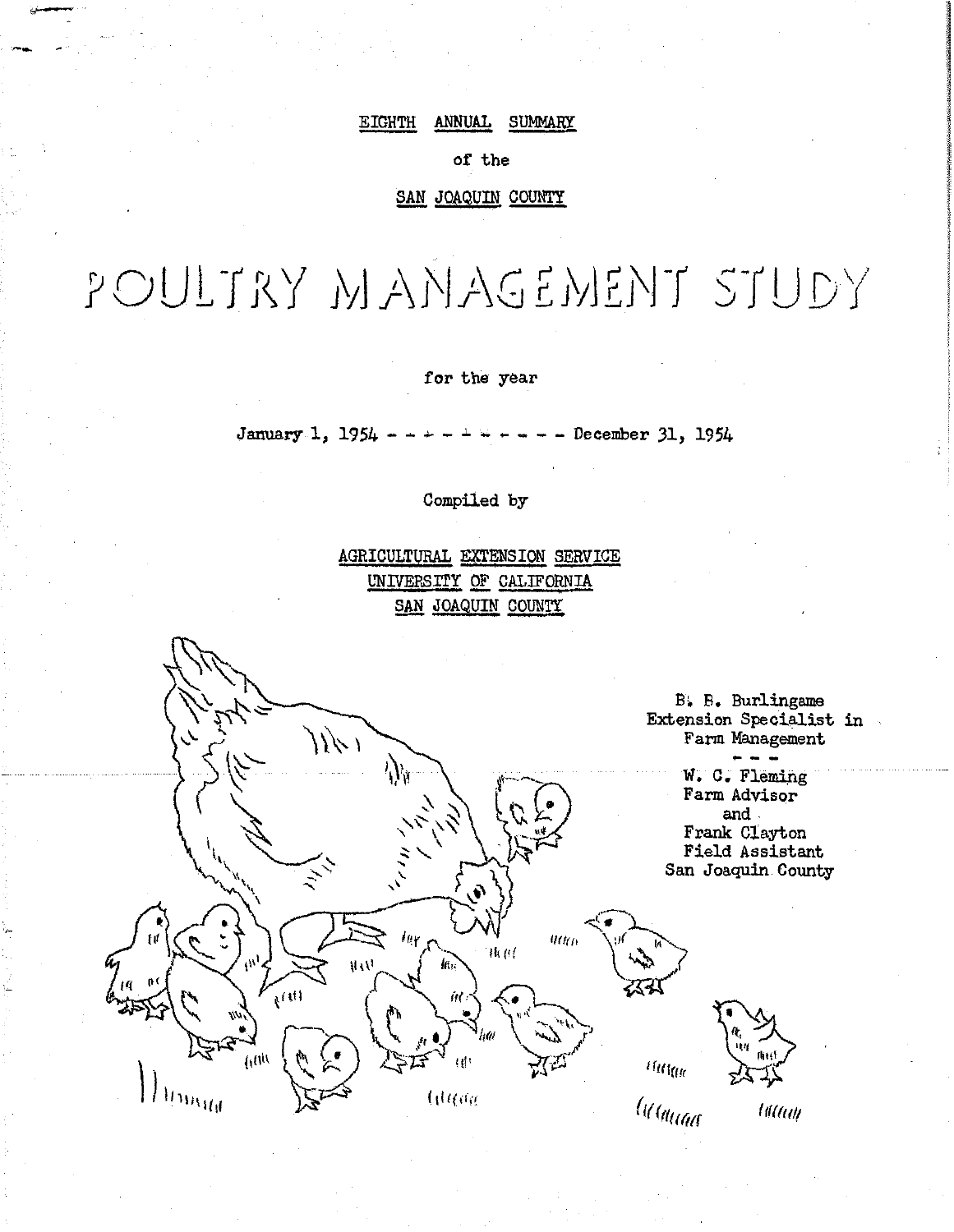## INTRODUCTION

*c* .

A summary of the results of the Poultry Management Study conducted in San Joaquin County for the year ending December 31, 1954, is presented in this report, Four local poultrymen cooperated in the 1947 record year, 7 in 1948, 10 in 1949, 8 in 1950, 7 in 1951, 8 in 1952, 7 in 1953, and 6 in 1954. Eight poultrymen will participate in the 1955 study,

The purpose of the study is to develop local information on the most profitable management practices in poultry egg production in San Joaquin County under current conditions, Also, it is designed to help individual cooperators in analyzing their poultry business by comparing their costs and practices with others. Such analysis often leads to changes in practices which result in greater net income,

The averages shown in this report should not be considered representative of the industry in the county because of the relatively small number of flocks involved, Also, cooperators in the study are believed to be more efficient producers on the average than the average for the county, as indicated by the relatively high average production per hen of 187 eggs in 1947, 210 in 1948, 198 in 1949, 200 in 1950, 202 in 1951, 204 in 1952, 215 in 1953, and 228 in 1954.

As will be noted in the tables which follow the 1948, 1951, and 1953 record years showed relatively high profits on the average for those participating in the study although there was considerable variation between individual flocks. The profit for 1954 was much lower than for other years. The average management income for 1954 compares favorably with that of studies conducted in other California counties. An analysis of these tables will give an indication why some flocks were more profitable than others and, at the same time, point to some of the more impqrtant management practices which lead to profitable production.

We wish to express our appreciation for the cooperation of those who kept the records that made this study possible. The study is open to all poultrymen in the county who wish to keep the necessary records on the forms provided and at the end of the year they will receive an analysis of their business.

#### POULTRY EGG OUTLOOK - May, 1955

Egg prices received by cooperators in this management study during 1954 averaged 39 cents, which is nearly 13 cents below a year earlier, Prices received for eggs to date this year have been only a little higher than last year,

Beginning in late summer, egg production is expected to decrease due to a sharp drop in replacement pullets. (It is estimated that twenty-eight per cent less chicks for replacement purposes were raised this year). Therefore, prospects are good for a substantial seasonal egg price rise this fall,

Feed costs during 1955 are expected to be slightly lower than last year. This is mainly due to a lowering of the government support price on feed grains, Therefore, egg producers using efficient management methods should obtain a considerably better management income than last year,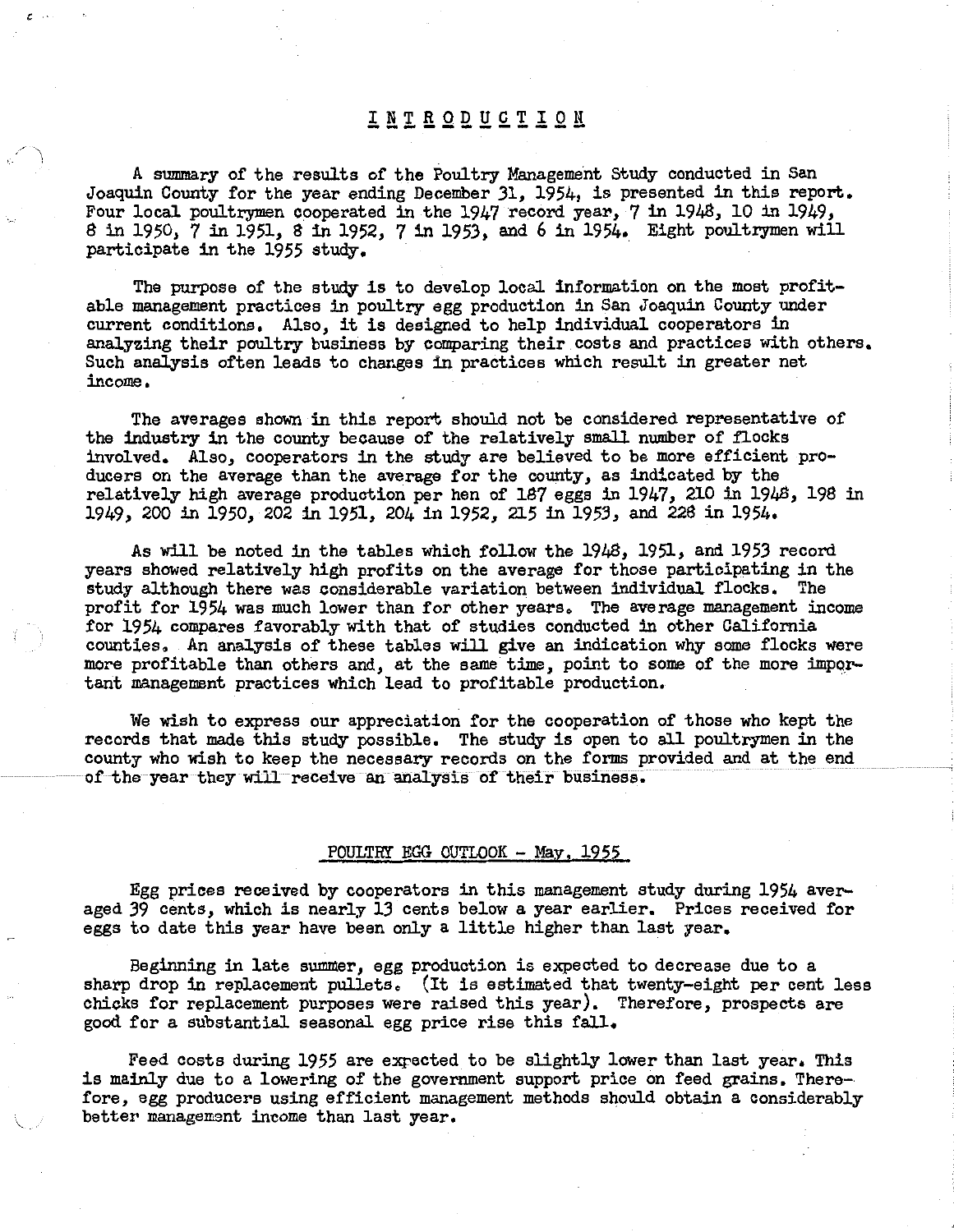#### FACTORS AFFECTING POULTRY FARM INCOME

Poultry management studies are useful for evaluating different flock management methods and adjusting the methods used to reduce production costs and increase returns. Practices which management studies show important to the income on poultry farms producing market eggs include:

#### LOW FEED COSTS PER HEN:

A feeding method which meets both the nutritional needs of birds and keeps costs as low as possible is very important to efficient egg production. Methods which aid in meeting these goals include:

> Use of lower priced grains, such as good quality barley and milo Purchase of grain feeds at harvest season Bulk storage facilities for grain

#### FULL USE OF HOUSING AND EQUIPMENT:

Brooding sufficient pullets for replacement of approximately three-fourths of the flock each year will aid in full use of facilities. This can usually be done by brooding pullets in two or more periods - early spring, late spring, and in the fall.

#### RAISING SUFFICIENT REPLACEMENT PULLETS:

The raising of a sufficient number of pullets for replacement of older hens is an important factor for egg production. Replacement pullets that come into production as older hens are culled will aid in maintaining satisfactory production of high quality eggs. This can usually be accomplished by brooding chicks in both spring and fall months.

#### PREVENTION OF MORTALITY:

Several management factors within the control of a poultryman can be used to decrease mortality, These include:

- l. Maintaining a high percentage of pullets
- 2, Close culling throughout the year
- *3.* Vaccination of young stock for fowl pox
- 4, Purchase of only day old chicks for replacement purposes
- 5, Obtaining laboratory diagnosis as guide to treatment of disease
- 6. The adoption of other vaccination programs as conditions warrant

#### EGG PRODUCTION PER HEN:

High egg production per hen usually lowers the cost of eggs produced and increases profits. The use of well-bred stock and a high per cent of pullets will aid in securing satisfactory production.

#### HIGH QUALITY EGGS:

Factors increasing egg quality include:

- 1. High per cent of pullets
- 2. Producing a high percentage of clean eggs
- *3,* Frequent gatherings and rapid cooling of eggs

#### SIZE OF FLOCK:

The size of the flock often affects profit. Factors involved include:

- 1, Flocks of full-time poultrymen should be large enough to furnish full-time employment and to utilize available equipment.
- 2. Flocks of part-time operators should be adjusted to available time.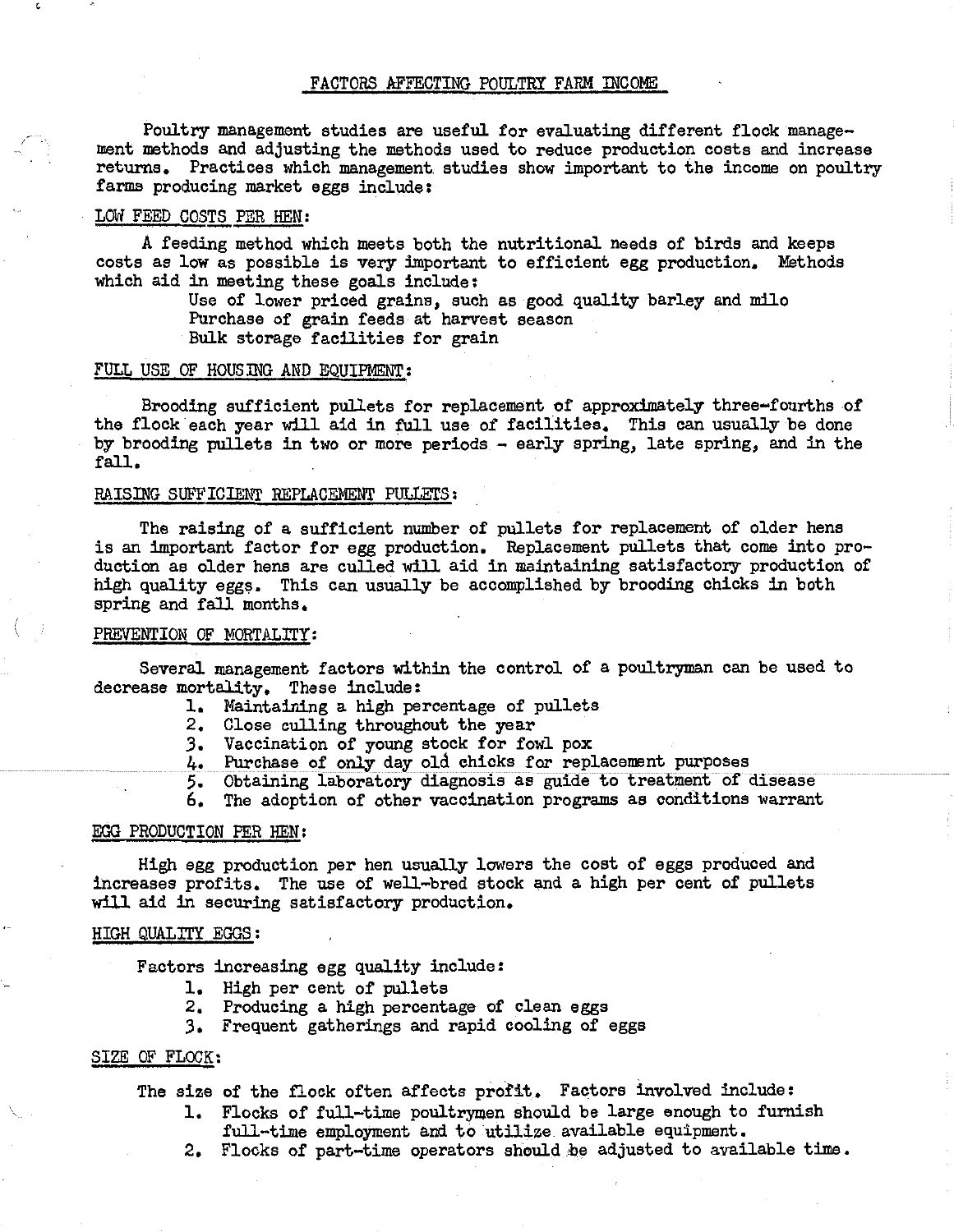|                     | Income per hen       |                    |                          |                        |                      |                      | Cash and depreciation costs per hen |                       |                          | Farm                            | Non cash costs       |                        | Manage-            |                   |                         |
|---------------------|----------------------|--------------------|--------------------------|------------------------|----------------------|----------------------|-------------------------------------|-----------------------|--------------------------|---------------------------------|----------------------|------------------------|--------------------|-------------------|-------------------------|
| Ranch               |                      | Poultry            |                          | Change<br>stock        |                      |                      | Hired                               |                       |                          | Deprec-                         |                      | income<br>per          | per hen<br>Family  | Inter-            | ment<br>income          |
| No. &<br>size $1/$  | Egg<br>sales         | sales              | Misc.                    | inv.                   | Total                | Feed                 | labor                               | Chix                  | Misc.                    | iation                          | Total                | hen                    | <b>Labor</b>       | est               | per hen                 |
| 10 L<br>18 L<br>4 M | 8.39<br>7.58<br>7.54 | 59ء<br>68ء<br>.58  | .07<br>$\cdot$ 07<br>,10 | -34<br>$-.17$<br>65ء   | 9.39<br>8.16<br>8,87 | 5.02<br>4.56<br>5.09 | •82<br>$\cdots$<br>05ء              | .63<br>-45<br>.61     | $\cdot$ 21<br>.31<br>.48 | 16ء<br>33،<br>, 21              | 6.84<br>5,65<br>6.44 | 2.55<br>2.51<br>2,43   | 37ء<br>.87<br>1.06 | .27<br>26ء<br>•26 | 1.91<br>1.38<br>1.11    |
| 12 L<br>3 L<br>20 L | 8.35<br>6.89<br>6.88 | 60ء<br>.23.<br>82ء | .09<br>.04<br>$-$        | $- -$<br>10.<br>$-154$ | 9.04<br>7.26<br>7.16 | 4.06<br>3.65<br>5,10 | 70ء<br>-89<br>1.12                  | .65<br>33ء<br>.46     | 1.18<br>$-29$<br>54ء     | 22ء<br>$\cdot$ 21<br>$\cdot$ 26 | 6,81<br>5.37<br>7.48 | 2,23<br>1.89<br>$-.32$ | .85<br>59ء<br>24   | .29<br>26ء<br>•23 | 1,09<br>1.04<br>$-0.79$ |
| Av. 1954            | 7.54                 | - 56               | .06                      | $-04$                  | 8.12                 | 4.41                 | $\sqrt{4}$                          | .50                   | •57                      | $\cdot$ 23                      | 6.45                 | 1.67                   | $\overline{.61}$   | $-26$             | .80                     |
| Av.1953             | 9.43                 | .39                | $\sqrt{27}$              | $\cdot$ 11             | 10.00                | 4.54                 | . 57                                | $-36$                 | $-48$                    | .16                             | 6.11                 | 3.89                   | 63                 | $\overline{.23}$  | 3.03                    |
| Av.1952             | 8.15                 | 48                 | 14                       | $-57$                  | 9.31                 | 5.11                 | .51                                 | $-58$                 | .41                      | .16                             | 6.77                 | 2.57                   | $-62$              | 24                | 1.71                    |
| Av.1951             | 9.46                 | .65                | 20                       | $-64$                  | 10.95                | 5.09                 | .56                                 | $\overline{\cdot 55}$ | $-35$                    | .19                             | 6.74                 | 4.21                   | $-66$              | 26                | 3.29                    |
| Av.1950             | 7.47                 | .62                | .18                      | .63                    | 8.90                 | 4.77                 | $+47$                               | .53                   | $-40$                    | $-18$                           | 6.35                 | 2,55                   | $-87$              | 25                | 1.43                    |
| Av.1949             | 7.61                 | $-55$              | 16                       | 30                     | 8.62                 | 4.45                 | $-61$                               | $-47$                 | $\overline{.}35$         | .18                             | 6.06                 | 2.56                   | .76                | 24                | 1.56                    |
| Av.1948             | 9.53                 | -65                | .13                      | .94                    | 11.25                | 5.10                 | .48                                 | $-62$                 | 34                       | $\overline{17}$                 | 6.71                 | 4.54                   | 1.07               | $-25$             | 3.22                    |
| Av.1947             | 8.46                 | 44                 | .23                      | 24                     | 9.37                 | 4.45                 | -76                                 | $-32$                 | .29                      | 13                              | 5.95                 | 3.42                   | $\sqrt{67}$        | $-25$             | 2,50                    |
| $8 \text{ yr.Av.}$  | 8.46                 | .54                | $\overline{15}$          | 42                     | 9.57                 | 4.74                 | .59                                 | $-49$                 | 40                       | .17                             | 6.39                 | 3,18                   | 24                 | $-25$             | 2.19                    |

TABLE 1 - INCOME. COSTS AND EARNINGS PER HEN FOR INDIVIDUAL FLOCKS - 1954

1/ Flock size based on average number of hens:  $S =$  under 750;  $M = 750-1500$ ;  $L =$  over 1500

Table 1: In this table, as well as in Tables 2 and 3, individual flocks in this year's study are arranged in order of decreasing management income per hen, as shown in the extreme right column. An analysis of this table, along with costs and management factors shown in Tables 2 and 3, will indicate why some flocks were much more profitable than others. Management income per hen this year ranged from \$1.91 for No. 10 to a loss of 79 cents for No. 20. Although all but one of the flocks in the study showed a management income of more than \$1 per hen, the average for all flocks was only 80 cents, due to the net loss of flock No. 20. The three least profitable flocks in the study were also the largest and. therefore, had greater influence on the average.

The 1954 record year was the least profitable of all eight years of this study, due mainly to the lower average prices received for eggs. Total feed costs were only slightly lower than the previous year. Egg production, on the other hand. as shown in Table 3, was the highest in any of the eight years of the study. Even though profit was considerably reduced in 1954, co-operators in this study fared better than the average of those in similar studies conducted in other counties, as shown in Table 4. The main factor accounting for the better profits shown by flocks in this study was the lower average feed cost, as compared to the other studies.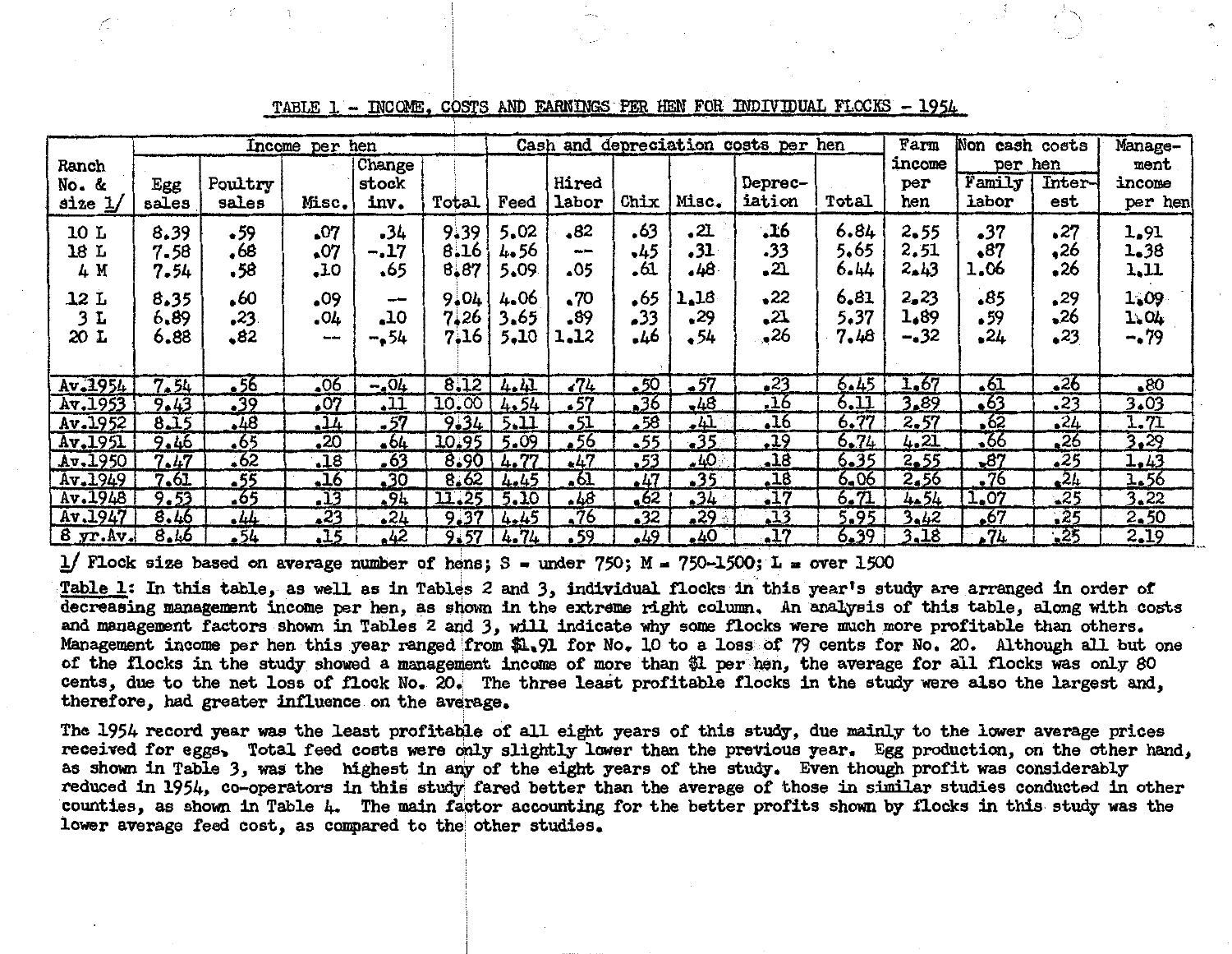|              | Laying Flock    |                 |        | Price  |          |               |         |      |      |                     |       |         | Per   |                 |
|--------------|-----------------|-----------------|--------|--------|----------|---------------|---------|------|------|---------------------|-------|---------|-------|-----------------|
|              | Per             | Per             | Per    | per    |          | Cost per Cwt. |         | Lbs. | Per  | Kind                | Egg   | Hours   | Cost  | cent            |
| Ranch        | cent            | cent            | cent   | culled |          |               |         | per  | cent | of                  | feed  | labor   | per   | chick           |
| Number       | died            | culled          | added. | hen    | Mash     | Grain         | Average | hen  | mash | mash                | ratio | per hen | chick | Mortality       |
| 10           | 9               | 96              | 106    | .66    | 3.65     | 2.31          | 3.34    | 137  | 77   | Home Mix            | 9.8   | 1,2     | 40.4  | 14              |
| 18           | 7               | 110             | 124    | .60    | 4.05     | 2.88          | 3.58    | 125  | 60   | $Com1$ .            | 10.5  | •9      | 43.4  | 3               |
| 4            | 15              | 101             | 88     | 56ء    | 4.67     | 2.60          | 3.81    | 133  | 58   | $Comt$ .            | 9.4   | 1.1     | 34.5  |                 |
|              |                 |                 |        |        |          |               |         |      |      |                     |       |         |       |                 |
| 12           | 20              | 109             | 124    | 54ء    | $3 - 73$ | 2,53          | 3.09    | 130  | 46   | Mix<br>Home         | 12.2  | 1.2     | 34.9  | 8               |
| 3            | 24              | 57              | 86     | 4٦.    | 3.41     | 2,65          | 3.05    | 118  | 52   | Home Mix            | 12.3  | 1.5     | 33.9  | ₿.              |
| 20           | 17              | 144             | 147    | •57    | 4.50     | 2.72          | 3.97    | 126  | 70   | Com <sup>t</sup> 1. | 8,9   | 1.4     | 32.8  | $\mathbf{z}$    |
|              |                 |                 |        |        |          |               |         |      |      |                     |       |         |       |                 |
| Av. 1954     | 19              | 102             | 116    | $-55$  | 3.94     | 2.62          | 3.40    | 127  | 59   | --                  | 10.7  | 1.3     | 35.7  | 6               |
| Av.1953      | 19              | 53              | 85     | $-65$  | 4.09     | 3.19          | 3.75    | 119  | 62   | --                  | 13.5  | 1.2     | 35.8  | 17              |
| Av.1952      | 22              | $\overline{67}$ | 100    | .65    | 4.68     | 3.56          | 4.17    | 120  | 54   | <b>Section</b>      | 11.1  | $1 - 2$ | 37.8  | n               |
| Av.1951      | 23              | 53              | 116    | .95    | 4.37     | 3.14          | 3.87    | 127  | 59   | ---                 | 13.6  | 1.3     | 37.0  | 17              |
| Av.1950      | 21              | 70              | 108    | .83    | 3.93     | 2,80          | 3.53    | 130  | 64   | $- -$               | 12.0  | 1.5     | 35.6  | 16              |
| Av.1949      | 19              | 60              | 105    | .78    | 3.94     | 2,80          | 3.62    | 122  | 72   | ---                 | 12.0  | 1.5     | 34.0  | $\overline{12}$ |
| Av.1948      | $\overline{16}$ | 60              | 101    | -95    | 4.25     | 3,21          | 3.75    | 135  | 52   | --                  | 14.2  | 1.8     | 33.9  | 10              |
| Av.1947.16   |                 | 52              | 75     | .84    | 4.79     | 3.41          | 4.07    | 101  | 48   | مسمد                | 12.9  | 1.7     | 32.4  | 22              |
| 8 Yr. Av. 19 |                 | 65              | 101    | 578    | 4.25     | 3.09          | 3.72    | 123  | 59   | --                  | 12.5  | 1.4     | 35.3  | 11              |

TABLE 2 - FLOCK STATISTICS AND MANAGEMENT - 1954

Table 2: Some of the important management factors for flocks in this year's study are compared in the above table. Feed is the most important cost item in poultry egg production, since it accounts for approximately two-thirds to three-quarters of the total cash and depreciation costs. The average price paid for mash and grain, therefore, materially influences net earnings. It will be noted that prices paid for mash for this year's flocks ranged from \$3.41 for No. 3 to \$4.67 for No. 4. The former was home-mixed, while the latter was a commercial mix. The average price for both grain and mash ranged from \$3.05 for No. 3 to \$3.97 for No. 20. The egg-feed ratio is the amount of feed in pounds which can be purchased for the average price per dozen received for wholesale eggs. The lower the ratio, therefore, the less favorable the relationship between egg prices and feed costs. It will be noted in the above table that the egg-feed ratio in 1954 was the least favorable of the eight years of the study.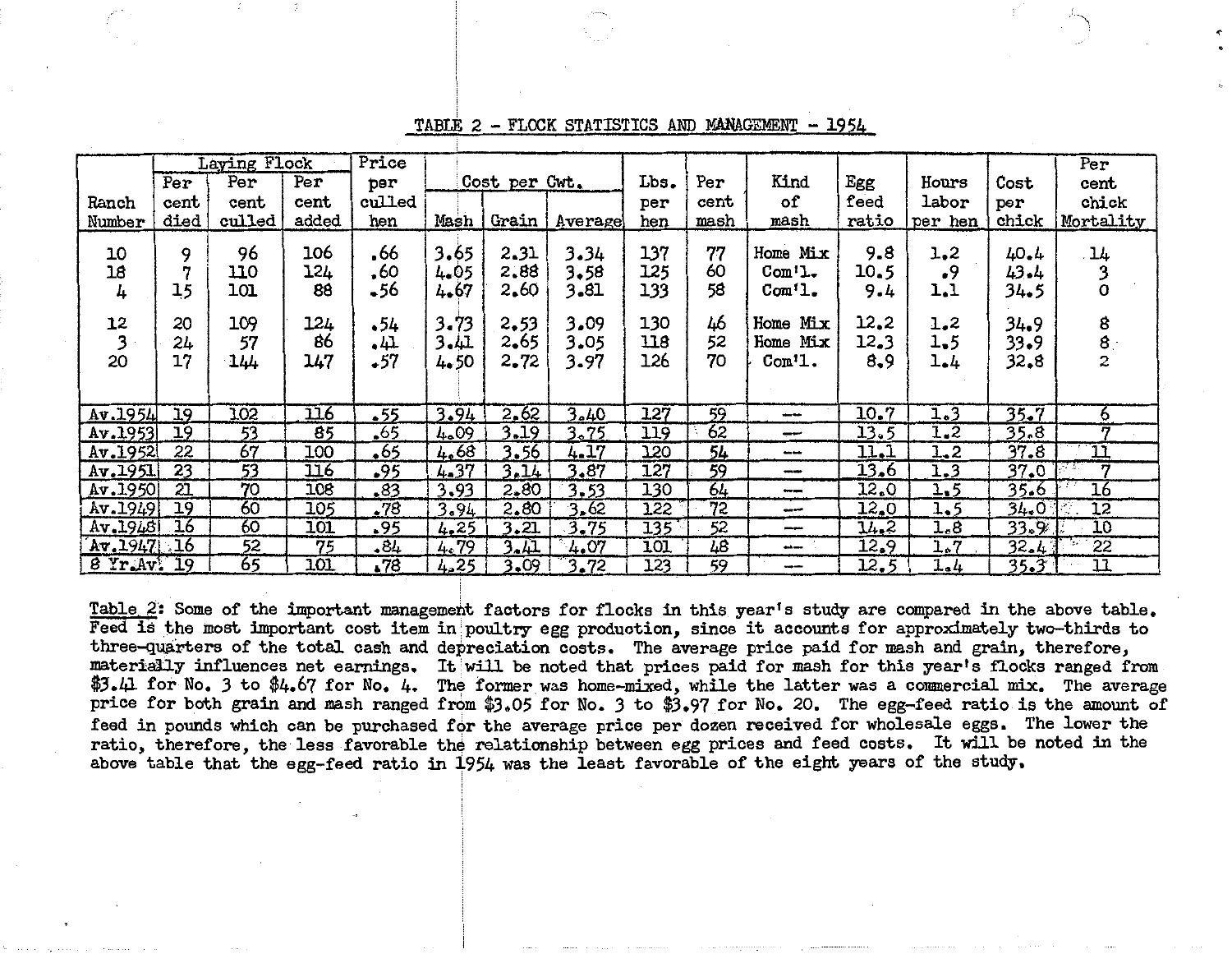|          |      |                      |                |               |                 |                       | Per             | Fall            | %Pull- | $%$ of          | Price           |          | Value per Dozen |          |        |
|----------|------|----------------------|----------------|---------------|-----------------|-----------------------|-----------------|-----------------|--------|-----------------|-----------------|----------|-----------------|----------|--------|
|          | Eggs | Percent of eggs sold |                |               |                 | Per cent<br>of market |                 |                 | eggs   | add-<br>et      | flock           | whole-   | Price           |          |        |
| Ranch    | per  | Whole-               | Re—            | Hatch-        |                 | eggs sold             |                 | fall            | /fall  | ed July         | $6 - 18$        | sale     | all             | Net      | Mgt.   |
| Number   | hen  | sale                 | tail           | ing           | Large           | Medium                | <b>Small</b>    | eggs            | hen    | Oct.            | months          | eggs     | eggs            | cost     | income |
|          |      |                      |                |               |                 |                       |                 |                 | 68     | 57              | 74              | 32.7     | 46.3            | 35.7     | 10.6   |
| 10       | 219  | 74                   | 3              | 23            | بجديجه          | ---                   | with fame       | 34              | 80     | 86              |                 |          | 37.6            | 30.8     | 6.8    |
| 18       | 240  | 100                  | ---            | وموجعه        | 65              | 21                    | 14              | 42              |        |                 | 52              | 37.6     |                 |          |        |
| 4        | 251  | 99                   |                | --            | 60              | 19                    | 21              | 41              | 86     | 89              | 100             | 35.7     | 35.4            | $30 - 2$ | 5.2    |
| 12       | 231  | 67                   | 33             | --            | 46              | 36                    | 18              | 39              | 74     | 58              | 52              | 37.6     | 41.6            | 36.2     | 5.4    |
|          | 223  | 100                  |                | <b>Second</b> | 57              | 26                    | 17              | 32              | 67     | 55              | 54              | 37.5     | 37.5            | 31.8     | 5.7    |
| 20       | 222  | 98                   | 2              |               | 51              | 28                    | 21              | 34              | 72     | 87              | 56              | 35.5     | 35.5            | 39.6     | -4.1   |
|          |      |                      |                |               |                 |                       |                 |                 |        |                 |                 |          |                 |          |        |
|          |      |                      |                |               |                 |                       |                 |                 |        |                 |                 |          |                 |          |        |
| Av.1954  | 228  | 88                   | 9              | 3.            | 54              | 28                    | 18              | 36              | 73     | 68              | 58              | 36.5     | 39.0            | 34.9     | 4.1    |
| Av.1953  | 215  | 89                   | 9              | 2             | $\overline{55}$ | $\overline{30}$       | 15              | 34              | 66     | 50              | 69              | $50 - 8$ | 52.8            | 35.8     | 17.0   |
| Av.1952  | 204  | 91                   | 77             | 2             | 60              | 24                    | 16              | $\overline{38}$ | 65     | 73              | $\overline{81}$ | 46.4     | 47.6            | 37.6     | 10.0   |
| Av.1951  | 202  | 89                   | 8              | વ             | 56              | $\overline{28}$       | 16              | 40              | 65     | 66              | 84              | 52.6     | 53,8            | 35.1     | 18.7   |
| Av.1950  | 200  | 88                   | $\overline{8}$ | 4             | 55              | 27                    | 18              | 38              | 66     | $79 -$          | 83              | 42.4     | 44.2            | 35.7     | 8.5    |
| Av.1949  | 198  | $\overline{87}$      | 8              | 5             | 50              | $\overline{32}$       | $\overline{18}$ | 36              | 64     | 67              | 74              | 43.5     | 45.8            | 36.4     | 9.4    |
| Av.1948  | 210  | 90                   | 5              | κ             | 59              | 26                    | 15              | 36              | 66     | $\overline{72}$ | 67              | 53.2     | 54.3            | 36.0     | 18.3   |
| Av.1947  | 187  | 95                   | O              | 5             | 57              | 29                    | $\overline{14}$ | $\overline{30}$ | 52     | 67              | 61              | $52 - 7$ | 53.2            | 37.5     | 15.7   |
| 8 Yr.Av. | 206  | .90                  | n              | 4             | 56              | $\overline{28}$       | 16              | 36              | 65     | 68              | $\overline{72}$ | 47.3     | 48.8            | 36.1     | 12.7   |

TABLE 3 - EGG PRODUCTION AND SALES FACTORS - 1954

Table 3: Some of the principal factors affecting egg prices and net cost per dozen are compared in the above table for flocks in this year's study. Egg sizes and the proportion of total eggs sold during the fall months are important factors affecting average annual wholesale prices received by producers. No. 10 flock sold a substantial proportion of hatching eggs, resulting in this flock having the highest average price of all eggs. Flock No, 12 sold about one-third eggs retail, which resulted in this flock having the second highest average egg price. The net cost of production, however, for these two flocks is somewhat higher than flocks where practically all eggs were sold wholesale, except for No. 20. On the average, the net cost of production in 1954 was about one cent less than in 1953, but the average price received was approximately 14 cents less than the previous year. During the eight years of this study. it will be noted that the net cost of production per dozen fell within a rather narrow range of from about 35 cents to 37.5 cents. the average over the eight years being 36.1 cents per dozen.